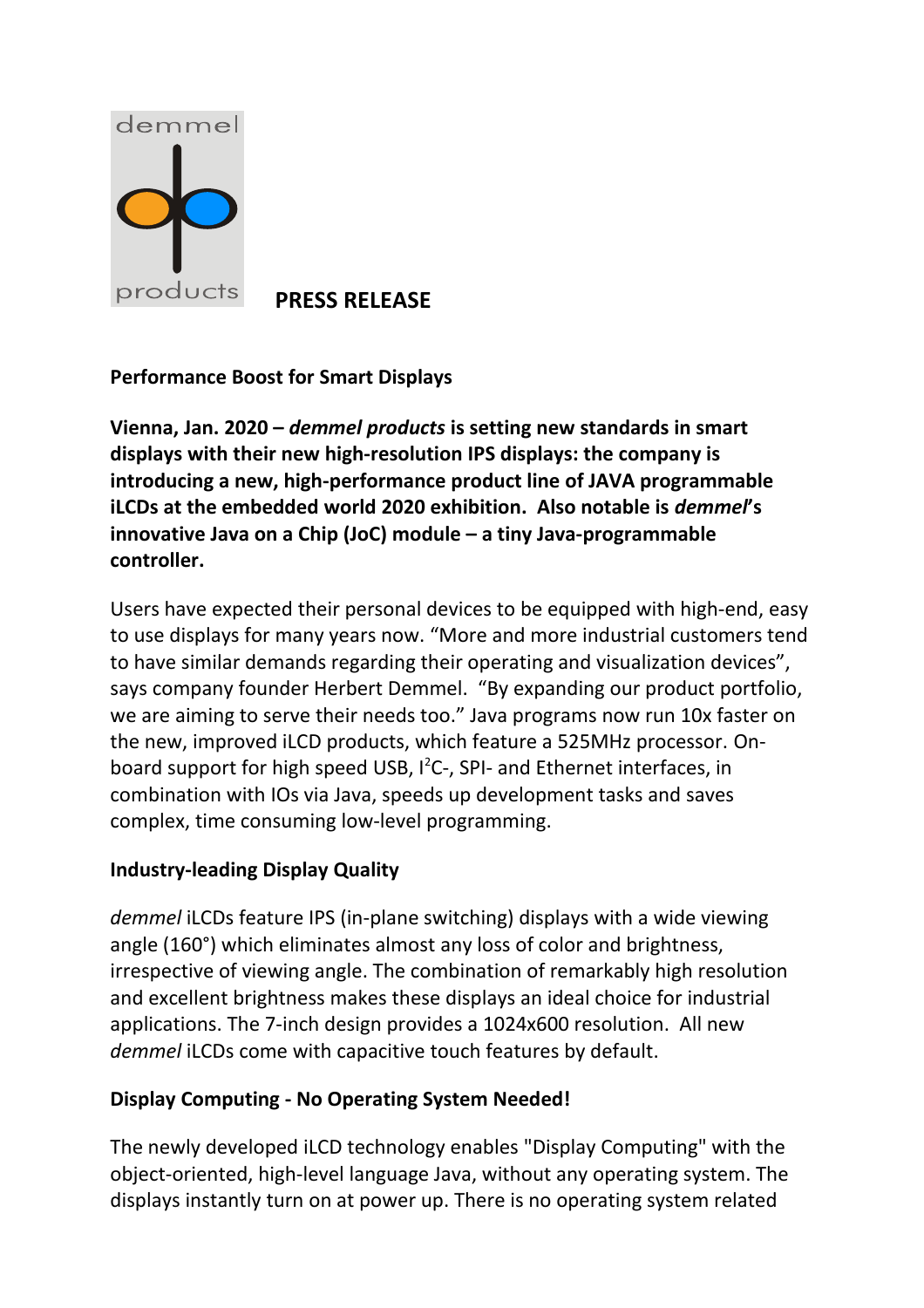overhead, so the full performance is available for your application or product. These iLCDs can also be used without Java by simply operating with an external controller.

"This provides significant the competitive advantages of shorter time-tomarket, lower development costs, and a minimization of component count" says H. Demmel.

To support project planning, *demmel products* provides the iLCD Manager XE, including the Java- development environment, at no extra charge. This allows the customer to set up, configure, program, and test any iLCD device. The included display simulator and debugger for Java programs both facilitate the testing of screen-layouts and programs without any need for hardware. Automatic functions guarantee a quick start, and allow less-experienced program developers to be successful. No additional software or hardware is required.

A notable feature is the iLCD's compact design. Despite the many built-in hightech features, the package depth is only a little larger than the display itself. The thin form-factor supports design-ins in confined conditions.

# **Java on a Chip (JoC) – unique in the world!**

Shown at the embedded world 2020 is a worldwide-unique design from *demmel products*: Java on a chip (JoC) - a mini-sized Java-programmable controller that has generated lively interest among experts since its introduction.

The Java-programmable controller module, occupying only an area of 24x36mm, is designed for a wide range of applications in smart systems. The highly integrated *JoC* can dramatically reduce development costs and time to market. JoC enables developers to implement applications in an objectoriented programming language easily and with reduced effort. In contrast to C or C++, the memory-managed approach of Java offers much better protection against hidden errors. Application development is accomplished on the *JoC* reference board *Javaino* with the help of the *JoC Manager.* The free downloadable IDE contains a complete Java development environment for editing, compiling, and debugging the applications.

The *JoC* offers many interface options. These include digital and analog I/Os, 2x RS-232 (TTL), PWM I/Os,  $I^2C$ , SPI and a keyboard interface. A/D and D/A converters, as well as a battery-powered real-time clock are also available. Uploading applications, debugging and testing is easily done via USB.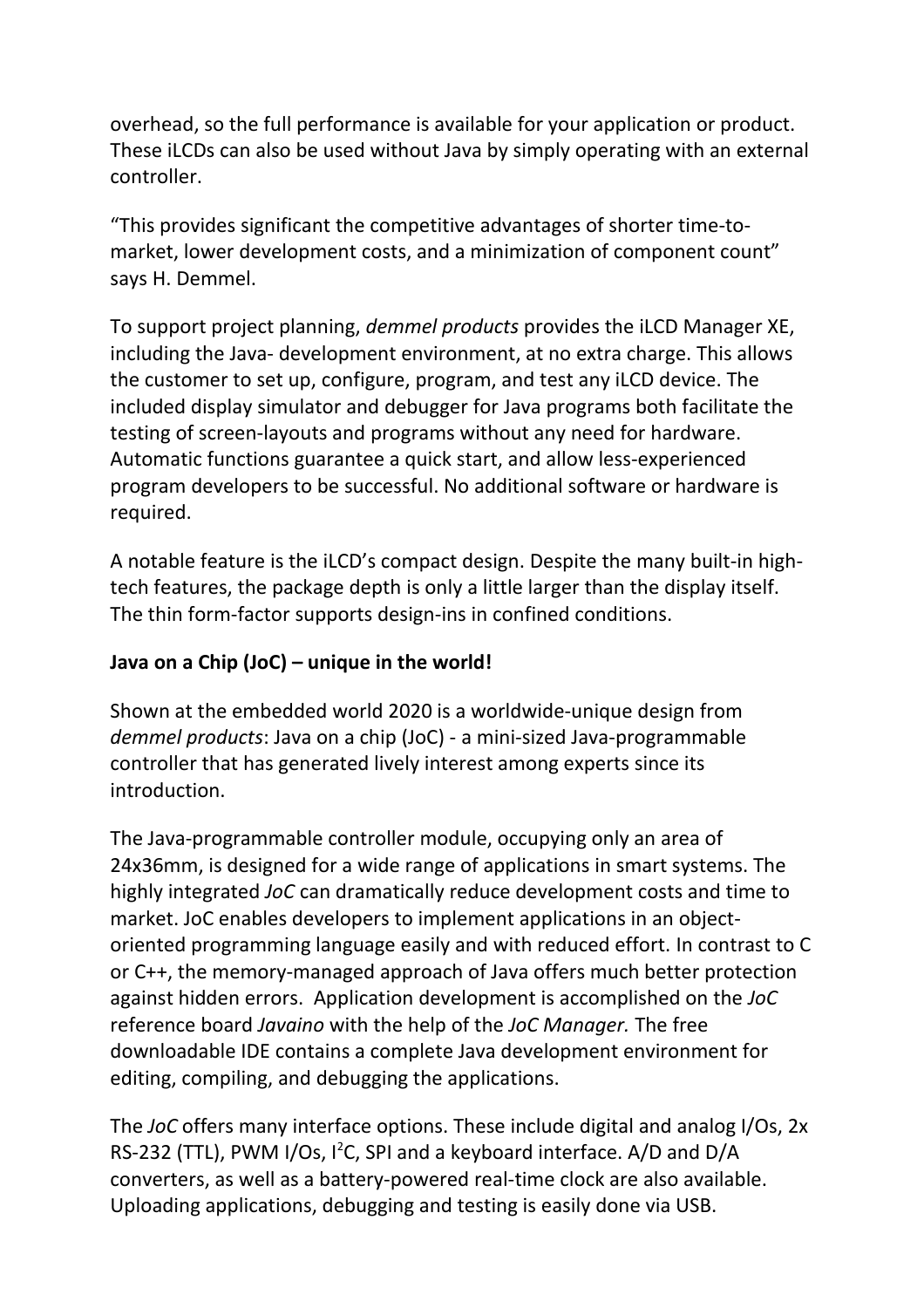Exhibition embedded world 2020 | Hall 1 | Stand 371 | Contact: DI Herbert Demmel

Captions:

Intelligent IPS-Displays: High performance "Display Computing" using Java

Intelligent Displays from demmel products (iLCDs) contain all necessary components to control displays directly on the panel and they can be programmed in Java.

Java on a Chip: JoC enables developers to implement applications in an easy-to-use, objectoriented programming language, and with reduced effort.

### **Company profile: demmel products gmbh**

Since 1988, the *demmel products* name has been synonymous with excellence in the design and development of innovative solutions in both hardware and software. This Austrian powerhouse of ideas develops, produces, and sells state-of-the-art technology, making the life of the technology user easier, safer, and less stressed. *demmel products'* innovative solutions are well established on the market. The "Next Generation Intelligent LCDs" (iLCDs) are global technology leaders thanks to their high quality in this dynamic market segment. The company invests extensively in research and is continuously developing its product portfolio. The latest efforts have resulted in Java on a Chip (JoC) and the new smart display line. JoC is a world-first solution aimed at innovative and professional developers of smart applications.

*demmel products* solutions are used successfully in a wide variety of applications and industries. A constant goal is to offer our customers practical added value. *demmel*'s numerous customers come from a wide variety of business sectors, including mechanical engineering, medical technology, electrical engineering, automotive, and many more.